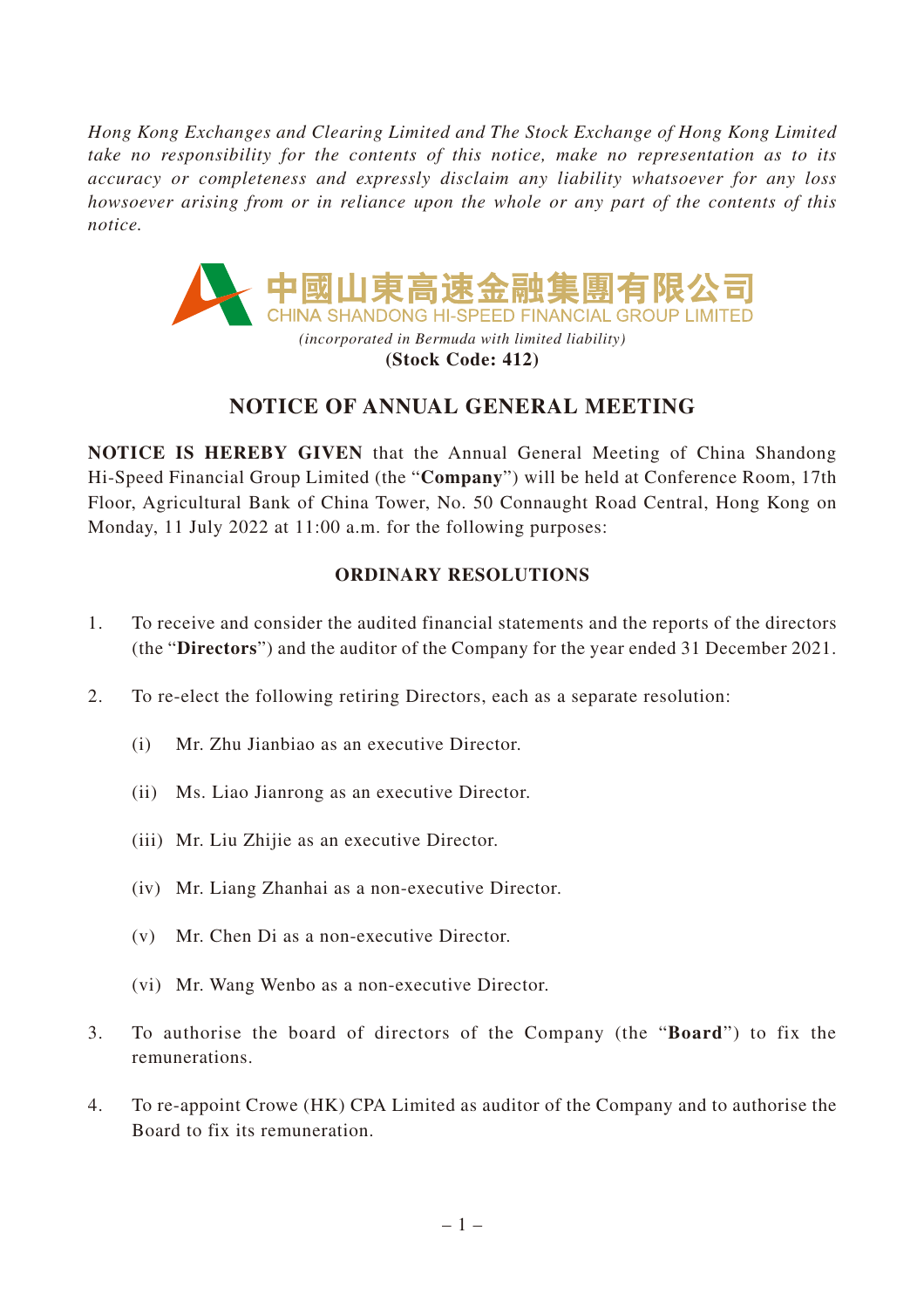As special business, to consider and, if thought fit, pass (with or without modification) the following resolutions as ordinary resolutions:

## 5. "**THAT**:

- (a) subject to paragraph (c) of this resolution, the exercise by the directors of the Company during the Relevant Period (as defined below) of all the powers of the Company to allot, issue and deal with additional shares in the capital of the Company and to make or grant offers, agreements and options which would or might require the exercise of such powers be and is hereby generally and unconditionally approved;
- (b) the approval in paragraph (a) of this resolution shall authorise the directors of the Company during the Relevant Period to make and grant offers, agreements and options which would or might require the exercise of such powers after the end of the Relevant Period;
- (c) the aggregate number of shares allotted or agreed conditionally or unconditionally to be allotted (whether pursuant to an option or otherwise) by the directors of the Company pursuant to the approval in paragraph (a) above, otherwise than pursuant to a Rights Issue (as defined below) or the exercise of subscription rights under any share option scheme or an issue of shares upon the exercise of the subscription rights attached to any existing warrants, bonds, debentures, notes, deeds or other securities which are convertible into shares in the capital of the Company or an issue of shares in lieu of the whole or part of a dividend on shares or any scrip dividend scheme or similar arrangement in accordance with the bye-laws of the Company, shall not exceed 20% of the aggregate number of the issued shares in the capital of the Company as at the date of this resolution and the said approval shall be limited accordingly; and
- (d) for the purpose of this resolution:

"**Relevant Period**" means the period from the passing of this resolution until whichever is the earliest of:

- (i) the conclusion of the next annual general meeting of the Company;
- (ii) the expiration of the period within which the next annual general meeting of the Company is required by the bye-laws of the Company or any applicable law to be held; and
- (iii) the revocation or variation of this resolution by an ordinary resolution of the shareholders of the Company in general meeting; and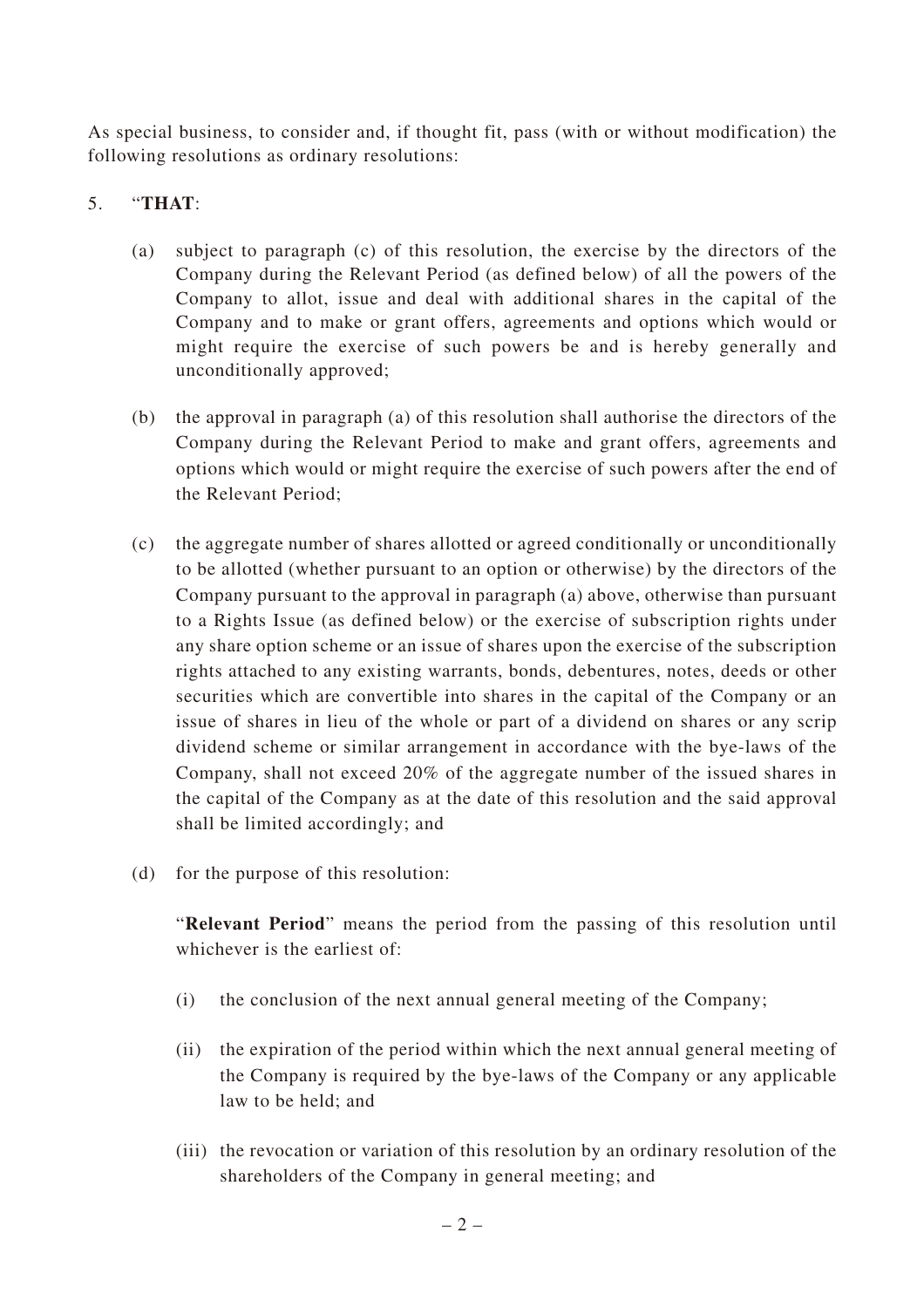"**Rights Issue**" means an offer of shares in the capital of the Company or issue of options, warrants or other securities giving the right to subscribe for shares in the capital of the Company open for a period fixed by the directors of the Company to holders of shares whose names appear on the register of members of the Company (and, where appropriate, to holders of other securities of the Company entitled to the offer) on a fixed record date in proportion to their then holdings of such shares in the capital of the Company or, where appropriate, such other securities (subject to such exclusion or other arrangements as the directors of the Company may deem necessary or expedient in relation to fractional entitlements or having regard to any restrictions or obligations under the laws of, or the requirements of any recognised regulatory body or any stock exchange in any territory)."

### 6. "**THAT**:

- (a) subject to paragraph (c) of this resolution, the exercise by the directors of the Company during the Relevant Period (as defined below) of all the powers of the Company to buy back issued shares in the capital of the Company on The Stock Exchange of Hong Kong Limited (the "**Stock Exchange**") or any other stock exchange on which the shares in the capital of the Company may be listed and recognised by the Securities and Futures Commission of Hong Kong and the Stock Exchange for this purpose, subject to and in accordance with all applicable laws and the requirements of the Rules Governing the Listing of Securities on the Stock Exchange or of any other stock exchange as may be amended from time to time, be and is hereby generally and unconditionally approved;
- (b) the approval in paragraph (a) above shall be in addition to any other authorisation given to the directors of the Company and shall authorise the directors of the Company during the Relevant Period to procure the Company to buy back its shares at a price determined by the directors of the Company;
- (c) the aggregate number of shares in the capital of the Company which the Company is authorised to buy back pursuant to the approval in paragraph (a) of this resolution shall not exceed 10% of the aggregate number of the issued shares in the capital of the Company as at the time of passing this resolution, and the said approval shall be limited accordingly; and
- (d) for the purpose of this resolution:

"**Relevant Period**" means the period from the time of the passing of this resolution until whichever is the earliest of:

(i) the conclusion of the next annual general meeting of the Company;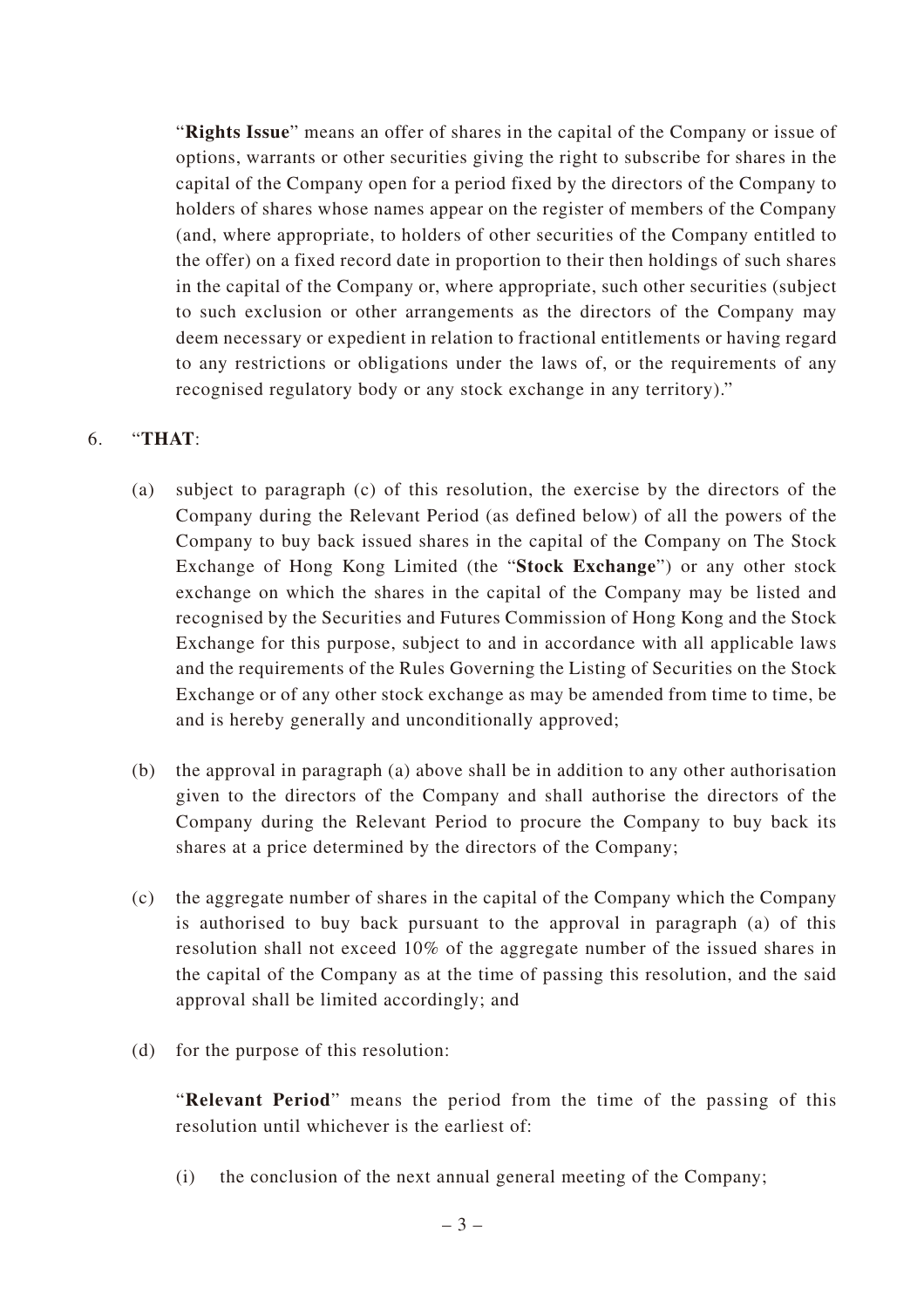- (ii) the expiration of the period within which the next annual general meeting of the Company is required by the bye-laws of the Company or any applicable law to be held; and
- (iii) the revocation or variation of this resolution by an ordinary resolution of the shareholders of the Company in general meeting."
- 7. "**THAT** conditional upon the passing of the ordinary resolutions numbered 5 and 6 set out in the notice of meeting of which this resolution forms part, the aggregate number of the issued shares in the capital of the Company which are bought back by the Company pursuant to and in accordance with the said ordinary resolution numbered 6 shall be added to the aggregate number of the issued shares in the capital of the Company that may be allotted or agreed conditionally or unconditionally to be allotted by the directors of the Company pursuant to and in accordance with ordinary resolution numbered 5."

As special business, to consider and, if thought fit, pass (with or without modification) the following resolutions as special resolutions:

#### **SPECIAL RESOLUTIONS**

#### 8. "**THAT**:

- (a) subject to the entry of "Shandong Hi-Speed Holdings Group Limited" as the new English name and the entry of "山高控股集團有限公司" as the new secondary name in Chinese of the Company in the register maintained by the Registrar of Companies in Bermuda and the issue of a certificate of incorporation on change of name and a certificate of secondary name by the Registrar of Companies in Bermuda, the English name of the Company be changed from "China Shandong Hi-Speed Financial Group Limited" to "Shandong Hi-Speed Holdings Group Limited" and the secondary name in Chinese of the Company from "中國山東高 速金融集團有限公司" to "山高控股集團有限公司" with effect from the date of registration as set out in the certificate of incorporation on change of name and the certificate of secondary name issued by the Registrar of Companies in Bermuda (the "**Proposed Change of Name**"); and
- (b) any one director of the Company be and is hereby authorised to do all such acts and things and to sign, execute, seal (where required) and deliver all such documents (whether by hand, under seal or as a deed) and to take all such steps as such director of the Company in his discretion may consider necessary, appropriate, desirable or expedient to give effect to or to implement this resolution and to attend to any necessary registration and/or filing in Bermuda and Hong Kong for and on behalf of the Company in respect of the Proposed Change of Name."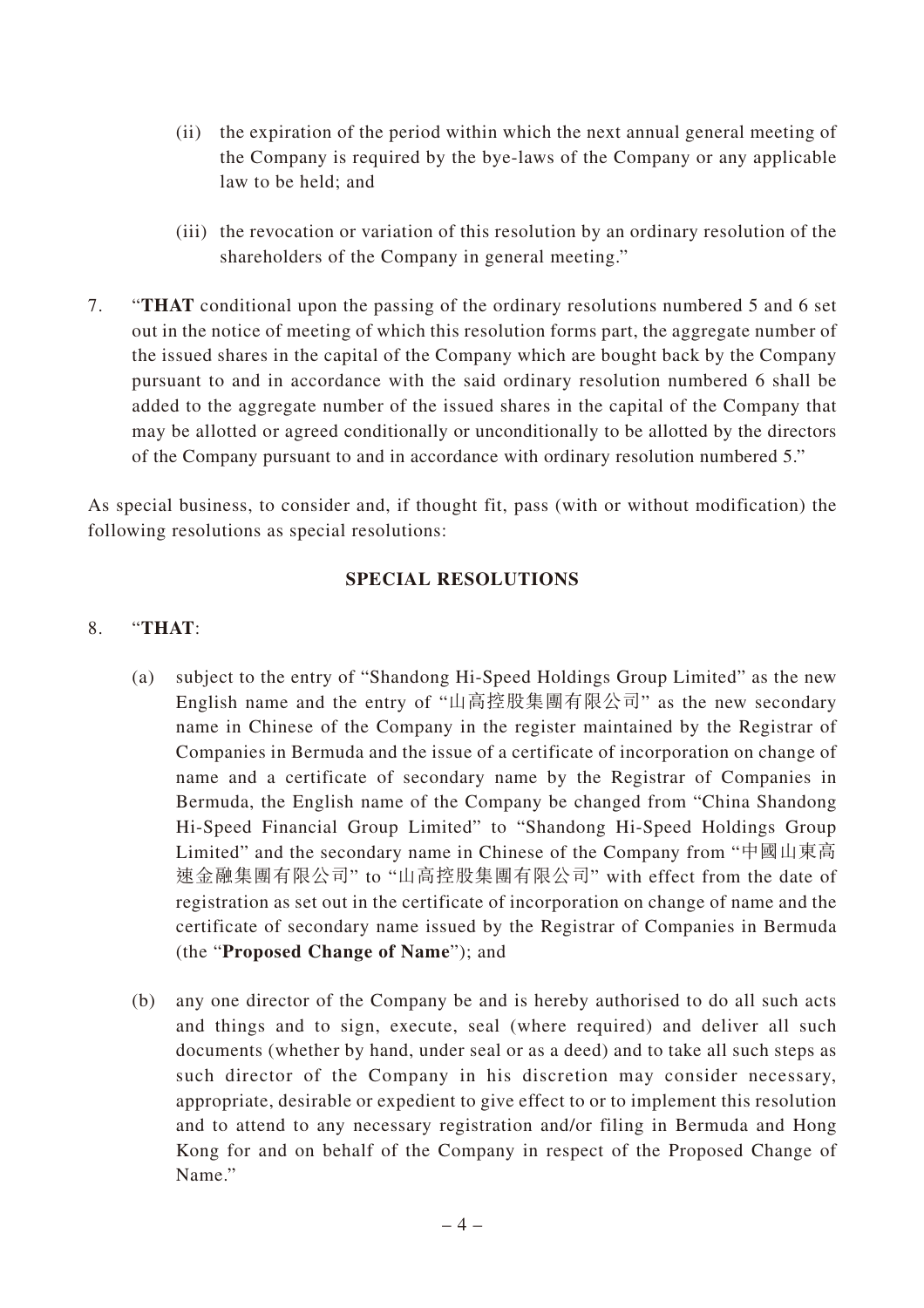- 9. "**THAT** subject to and conditional upon the Proposed Change of Name referred to in resolution no. 8 above becoming effective:
	- (a) the proposed amendments (the "**Proposed Amendments**") to the bye-laws of the Company, the details of which are set forth in Appendix III to the circular of the Company dated 8 June 2022 (the "**Circular**"), be and are hereby approved;
	- (b) the new bye-laws of the Company (incorporating the Proposed Amendments) (the "**New Bye-laws**") in the form of the document marked "A" and produced to this meeting (for the purpose of identification initialed by the chairman of the meeting), be and is hereby approved and adopted as the bye-laws of the Company in substitution for, and to the exclusion of, the existing bye-laws of the Company; and
	- (c) any one director of the Company be and is hereby authorised to do all such acts and things and execute all such documents, deeds and make all such arrangements that he shall, in his absolute discretion, deem necessary or expedient to give effect to the Proposed Amendments and the adoption of the New Bye-laws."

By order of the Board **China Shandong Hi-Speed Financial Group Limited Wang Xiaodong** *Chairman*

Hong Kong, 8 June 2022